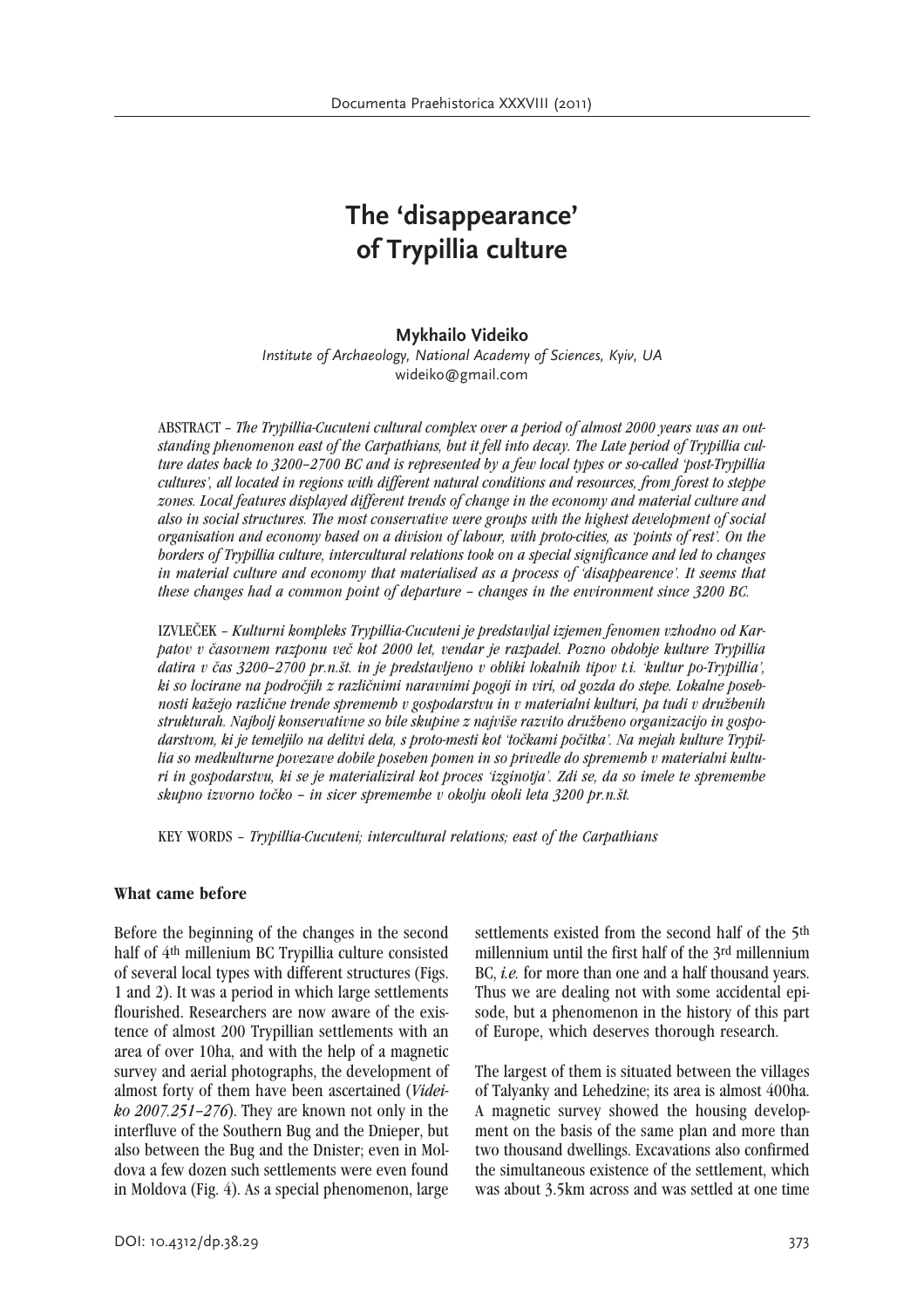(*Krutz 2008. 42–49*). Another large settlement existed *c.* 4000–3900 BC near the village of Nebelivka on a square of up to 300ha (*Chapman* et al. *2010*).

Strictly speaking, according to the example of these mega-sites – protocities – we can observe the initial stages of the process of urbanisation with all its contradictions, and positive and negative consequences. Solving the economic and social problems which they faced, Trypillian society created quite a complex hierarchical organisation, now designated as chiefdom. This very sophisticated



*Fig. 1. Trypillia and Cucuteni cultures before 'disappearing'.* ❍ *large sites (proto-cities).*

organisation made it possible to solve problems in one way or another – from the distribution of land between separate families and clans, to assuring the protection of tribal territories and trade at a great distance.

The division of labour led to the flourishing of handicrafts, which is especially noticeable in pottery. The realistic 'portrait' statuettes give rise to reflections on the development of art. A ramified and large-scale system of exchange of raw materials and of metal and flint products was created (the annual requirement of one super-settlement for flint inserts for sickles constituted a few tons, and deliveries came from the Volhynia region, hundreds of kilometres away).

A huge settlement with a few thousand residents could muster a few hundred or even a thousand warriors for its defence. Such a powerful (for that time, and well-armed – including 'the most advanced' copper weapons) military contingent was quite sufficient to discourage neighbours who did not have such a 'mobilised resource' from raising territorial and property claims. On the other hand, the concentration of the population in proto-cities led to the appearance of previously unknown (or almost unknown) problems with ecology, exhaustion of natural resources, deterioration in the quality of life. In principle, by their example we can observe practically the first display of the permanent ecological crisis caused by humans.

Sooner or later, all civilisations are relegated to oblivion and become part of history forever. It happens in different ways, but usually this process in ancient times is described as an invasion of cruel barbarians whose hordes burn and reduce to dust and ashes flourishing oases and towns. It is understood that there are such views concerning the epoch when the civilisation of 'Old Europe' disappeared. Bellicose nomads from the Pontic steppes have been identified as the aggressors by some scientists. However, these terrors, as it turned out, have almost nothing to do with what really happened. Thanks to research conducted by representatives of different sciences – from paleo-geographers to archaeologists – an overall picture of events on the continent more than forty-five centuries ago is now available.



*Fig. 2. Trypillia in the process of 'disappearing'. Local groups and 'post-Trypillia' cultures. 1 Khoriv and Lozy. 2 Troyaniv and Gorodsk. 3 Sofiivka. 4 Kasperivtsi. 5 Zhvanets. 6 Gordineshti. 7 Erbiceni. 8 Kosenivka. 9 Vykhvatincy. 10 Serezliivska. 11 Zhyvotylivska. 12 Foltesti. 13 Usatove.*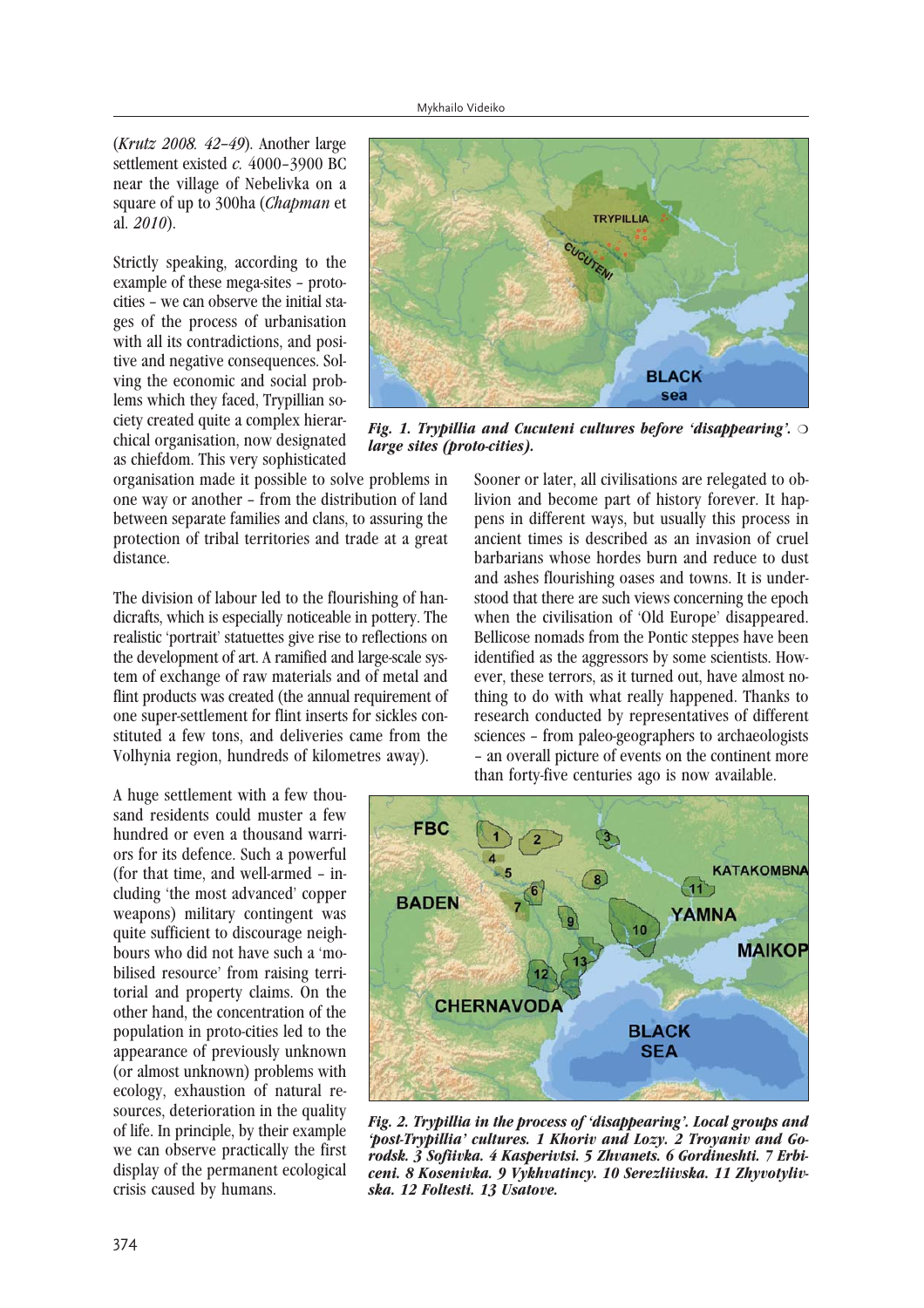### **Three modes of development**

If one looks closer at the diversity of variants of the Trypillian culture after 3400–3200 BC, one can see that different groups of the population overcame a crisis in a different way (Figs. 2 and 3). So, we can speak of a few 'anti-crisis programmes' implemented in ancient times by the Trypillians, who were striving desperately to survive. Not all these programmes appear to have been 100% successful (a success rate one cannot expect even now), but perhaps thanks to them, the Trypillian world survived for another 500– 600 years.

In the interfluves of the Southern Bug and Dnieper, proto-cities existed for another half millennium or perhaps even more – the latest of them is dated to about 2750 BC: Olkhovets, an area of almost 180ha (Fig. 6). Other large settlements with painted pottery existed at Kosenivka (near 120ha), Apolyanka (90–100ha), Sharyn (30ha), and other places. All of them parts of the local Kosenivka group, which appeared at the end of the Trypillia CI stage *c.* 3500– 3200 BC and existed during stage CII. In the area between the Dnister and the Carpathians communities survived which continued the previous way of life. Their security was based on small fortified settlements located in out-of-the-way places.

Perhaps complexity and the power of the social organisation worked here; reserves of food created by powerful chiefs for 'the black day' appear to have been very useful; they allowed people not only to survive, but also to resist the raids of their hungry neighbours. Groups of warriors (well-fed and organised and also numerous) managed to defend the harvest in the fields. In any case, the residents of the proto-cities in the Cherkassy region continued to make painted pottery and perform a rite of abandoning settlements, which was accompanied with an immense sacrificial fire until the end of their existence.

Near the borders of this group there were other groups which used some Trypillia culture pottery and also made figurines. They are known from the graves under burial mounds, and were divided into a few local groups: Serezliivka, Zhyvotylivska (Fig. 2). They occupied the river valleys of Southern Bur and Dnipro in the Steppe zone (*Dergachov 2004. 109–111*).

Nomads appeared in the Steppe zone in those hard times, not without the help of the Trypillians. In the Usatove culture which was spread in the steppes mainly between the Dnister and the Danube their presence is rather noticeable. A considerable quanti-



*Fig. 3. Chronology of Trypillia culture – stages CI and CII.*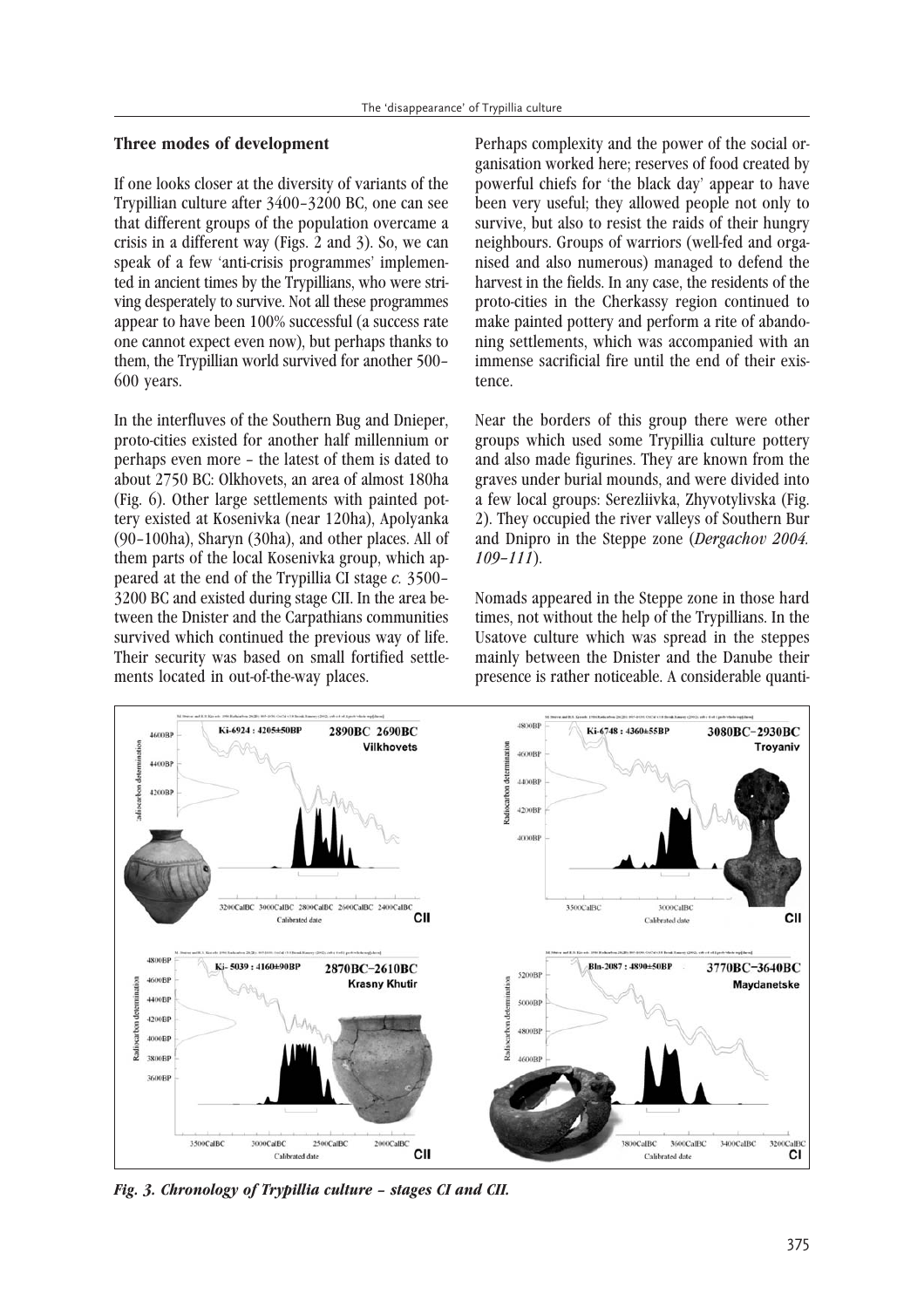

*Fig. 4. Large Trypillia culture settlements. 1 Glybochok (BII, near 132ha). 2 Maydanetske (CI, near 200ha). 3 Talianky (CI, near 400ha). 1–3 after V. Dudkin.*

ty of painted pottery has been found here; statuettes of rather peculiar appearance were used in rites (Fig. 8). Another important component of the Usatove community (judging by the same pottery) was the population of the Cernavodă culture, which had come from the West, from the Danube; probably descendants of a tribe ruled by the chief buried with a horse-head sceptre in the Suvorove burial mound took part in the process of carrying out the steppe 'anti-crisis programme' (and creating a new culture).

The important thing is that the bearers of the Usatove culture were probably the first to create and use nomadic cattle-breeding as a special type of economic management in the steppes. Their burial mounds – with characteristic burial sites – are scattered along watersheds of Dnister valley, from maritime estuaries to Tiraspol, indicating the routes of ancient nomads (Fig. 2). Only a few settlements are known, all of them are situated near estuaries, in the South. Bearers of the Usatove culture probably spent winter here, closer to the warm sea. This system of economic management continued here until the 18th century.

It has also been established that residents of Usatove settlements continued to grow cereals: einkorn, hull-less barley, oats, peas, bitter vetch (for forage), and millet, a traditional plant of nomads (*Patokova, Petrenko, Burdo and Polishchuk 1989.118–122*). The latter prevails to a great extent among impressions on pottery and on anthropomorphic statuettes. However, grain cultivation could not have been the main element in Usatove economic management, because the plots suitable for sowing were confined to a floodplain and a few in number.

Numerous bones of domestic animals found in these settlements during excavations and studied by paleozoologists became one of the reasons favour supporting conclusions regarding bearers of the nomadic Usatove culture. It has been established that the main 'breadwinner' of Usatove culture must have been herds. Their composition was as follows: sheep comprised almost 70%, cattle and horses comprised the same amount (13–17%) (*Patokova, Petrenko, Burdo and Polishchuk 1989.120, mavl. 4; Videiko, Burdo 2004.89–91*). Both in terms of quality and quantity, this range of domestic animals was ideally adjusted to farming on the steppe. In winter, when pastures are covered with snow, the first horses were sent there. Tall animals walked trampling snow and pastured, 'trimmed' the tops of plant stems. They were followed by cows which 'removed' the next layer of forage and also trampled snow. Sheep were the last to be sent to pasture, eating the remaining grass revealed from the snow cover by the bigger animals (*Masanov 2000.116–130*).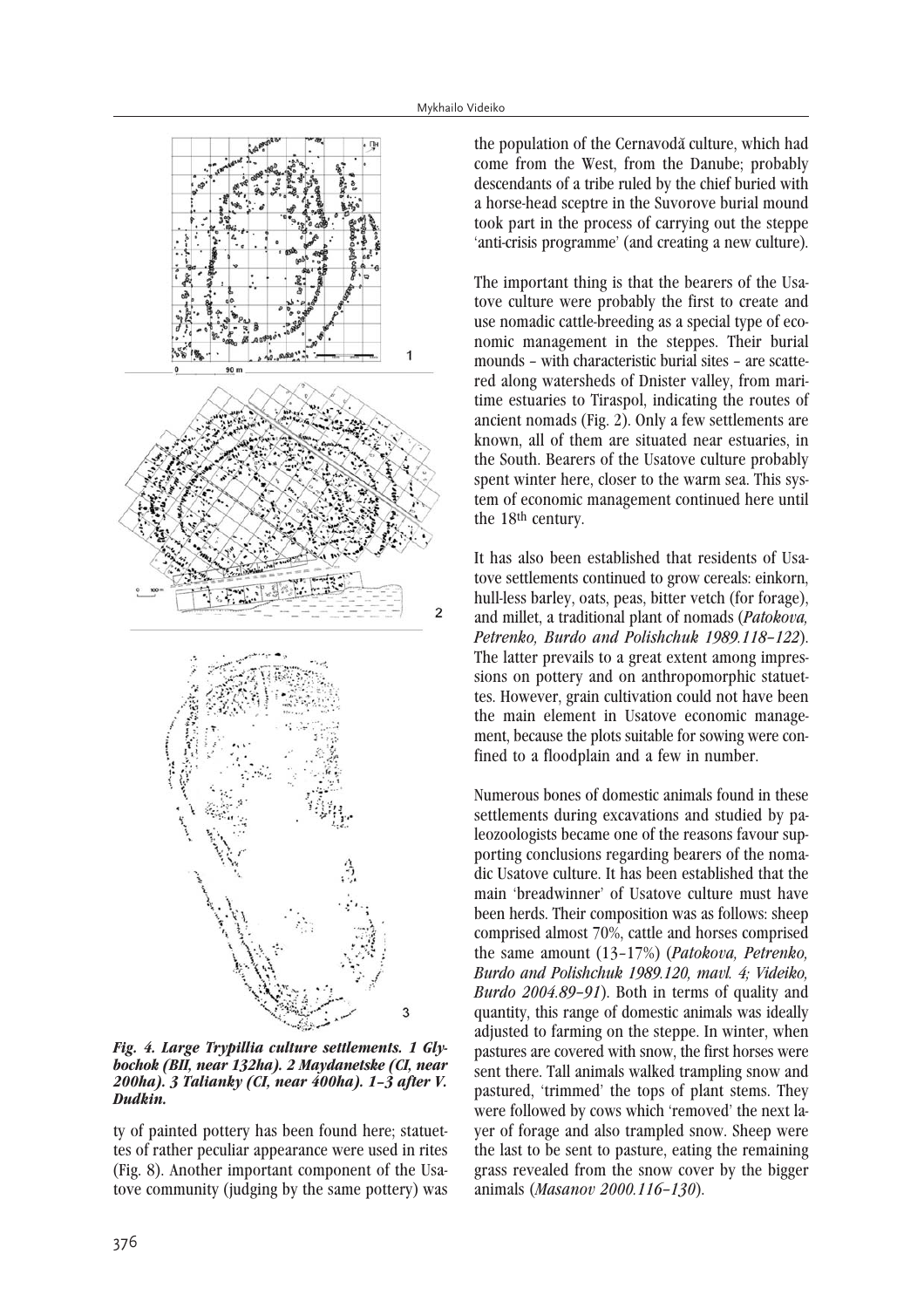

*Fig. 5. Troyaniv, Late Trypillia, stage CII. 1 view at place of location. 2 plan of explored part of the settlement (1–2 after M. Shmaglij). 3 hammer-axe, stone. 4 clay figurine.*

This feeding regime (bio-technology, as it were) on the snow-covered winter steppe was effective for many millennia. In Kazakhstan in the 19th and the beginning of the 20th century, ethnographers found a correlation between the number of animals per herd similar to the Usatove numbers. There is one caveat: even according to the most perfect model of such economic management, the steppes could feed nomads much less than grain growers. Grain growing in the steppe was impossible at that time for ecological (and technological) reasons. First, it was cold and dry; second, it was impossible to plough virgin land without iron tools (it would happen only a few thousand years later).

Moreover, they had to compete for possession of these pastures, just as they had for possession of fields. This is why it is not difficult to distinguish the graves of military leaders among Usatove burial places; they are distinguished by their monumentality and the presence of bronze weapons. And among 'ordinary' bearers of the Usatove culture, there are

quite a lot of military burials with traces of injuries received while protecting a herd (*Videiko 2001.52–54*).

A third way was taken by the Trypillians who went north, closer to the forests, where a lack of grain could be compensated for by hunting and fishing, gathering edible plants and mushrooms. This is how Trypillians appeared in the Volhynia and Zhytomyr regions at the beginning of the 3rd millennium BC – the Troyaniv, Gorodsk, Lozy, and Sofiyivka local groups (*Dergachov 2004.109–110*).

Judging by the appearance of pottery and weapons, these tribal groups already included not only Trypillians, but also some other, new western neighbours (*Videiko 2000. 32–55*). For the new community, painted pottery was almost as exotic as for the bearers of the Usatove culture in the South. At most, the surfaces of vessels were covered

with red paint. However, during excavations, fragments of simple, roughly made pots predominated (Fig. 5).

Thus these descendants of Trypillians knew how to grow grain and breed cattle, but virtually none of them established permanent settlements (which now comprised two to three dozen buildings) with large ground dwellings any longer. They also seem to have completely forgotten the rite of burning settlements. At the same time, they chose places for settlements which were as high as possible, on capes and hills, with slopes as steep as possible. They chose narrow capes; if necessary, it could easily be blocked by a ditch or a rampart. This population continued to use deposits of Volhynia flint and even used it to make great plates toothed sickles (*Budziszewski 1995.148–189*). However, arrows heads definitely predominate among the flint finds.

In the area of Kyiv, a few necropolises with cremations of the late Trypillian culture have been found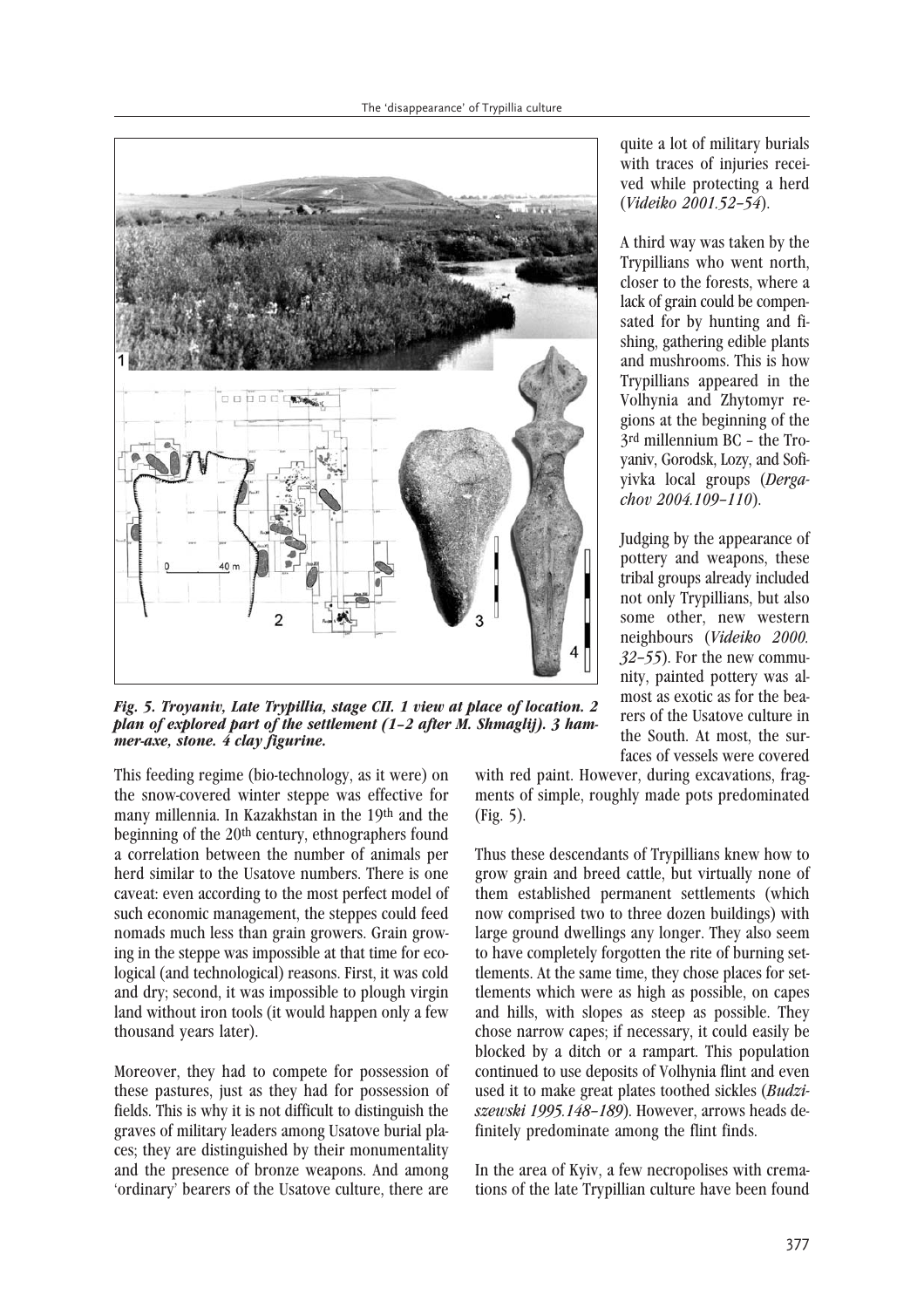(Fig. 7). They were dubbed 'cemeteries of the Sofiyivka type' after the name of the first find near the village of Sofiyivka (*Videiko 1995.15– 134*). All in all, five are now known; however, there could be (and were) many more. Excavations have shown quite a number of warriors were buried there; including those who died in a battle (burnt arrows have been found among the ashes). A large (a few hundred specimens) collection of arrows was collected by Fr. Yanovskyi near the village of Vyshenky some time ago. We can even try to reconstruct a few sets of weapons of horse archers, which were obviously made by the different fighters for themselves. And again, there are many burnt points of arrows heads in the collection. This very fact allows us to assume the presence of a large burial ground of the Sofiyivka type in the area of the village.

Judging by these flint points, the same Trypillians might also have been of the warriors were killed in battle. In addition, quite an impressive collection of flint combat axes-



*Fig. 6. Vilkhovets, Late Trypillia, stage CII. 1 plan (after V. Dudkin). 2 painted vessel. 3 remains of burnt house with pottery inside.*

hammers has been found at burial sites. Some have prototypes among the weapons of their neighbours in Central Europe, or were even made of raw materials which had been brought from beyond the Carpathians (*Petrougne 1995.190–199*). Such axes-hammers are also among the weapons of some of the last southern and eastern Dnieper Trypillians. On the butt of some axes there are splits due to blows, while some axes are broken. Thus these axes appear to have been used in battles more than once (*Klochko 2001.50–67*).

The armoury also included carved copper daggers. One was placed on the funeral pyre of the deceased together with a grindstone. An analysis of metal products from the Sofiyivka burial ground has shown that, just as before, deposits of copper explored more than a millennium ago within the limits of Volhynia and Dnistro region had been used. We can only guess why the last 'Trypillian wars' on the bank of the Dnieper were waged almost forty-seven centuries ago.

# **The visible and invisible changes**

Everything is simple at first sight: if painted vessels, statuettes, wattle, and daub dwellings disappeared, it seems that the people who created them, *i.e.* Trypillians, must also have disappeared. However, in discussing the disappearance of the culture, the decay and twilight of this civilization, we must understand that its bearers did not disappear from this earth.

Thus, really beautiful and refined Trypillian painted pottery disappeared forever. But perhaps the society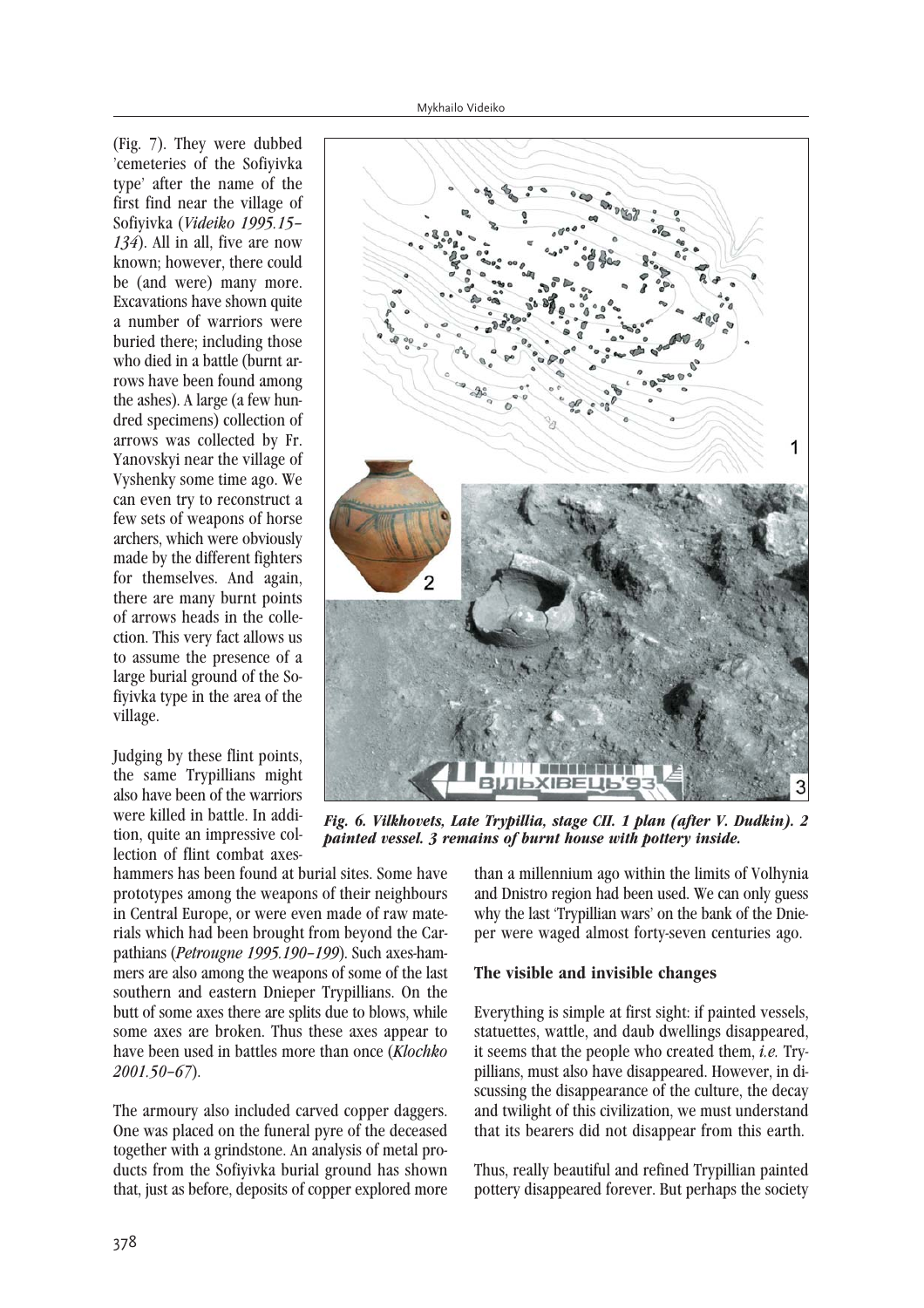could no longer afford such luxury, or continue to feed craftsmen who made beautiful pots. Because when you are hungry, you become indifferent to jugs and ornaments on bowls. Moreover, it is not very difficult for anyone to a make a pot for preparing food if needs be; it can then be used to make a meal of cereals without employing a potter. In the same way, not only beautiful vessels, but many other things which seemed unnecessary disappeared.

And what of statuettes? Why make them, spend time on them, when for some reason the old gods had stopped defending the people who performed rites in their honour. And it was no longer necessary to give away expensive instruments, food and sacrifice buildings – as this rite had proved to be quite ineffective, too. New gods and new rites in honour of them, new sacrifices were necessary. And the time free from performing rites that were once so vital could be used more effectively for foraging, building fortifications, training in archery, or improving weapons.

It is also worth noting that, according to archeologists's calculations, at the late stage of Trypillia the number of people in the tribes of this community reached 120 000. However, what catastrophe befell this civilization is explained by the comparison of this figure with the index of the number of the population for the previous period: more than 400 000 (*Krutz 1993.33*). We can see that the number of Trypillians suffered a three- to fourfold decline. Moreover, even in the period of the decay, the population of bearers of different variants of this culture evidently exceeded all the other local populations of the land combined.

## **Conclusions**

Judging by the findings of the excavations of ancient settlements of the middle to the second half of the 3rd millennium BC, practically the same thing happened as at the very beginning of Trypillian history there: scarce representatives of tribes and clans who had been very powerful formed new communities which are represented by the archaeological cultures of the Early Bronze Age. It may be said with confidence that in the ensuing millennia in this area, such breakdowns, reformations of clannish and intertribal coalitions occurred more than once. Their traces can be found in the new archaeological cultures.

#### We may conclude that:

● The process of the 'disappearance' of Trypillia culture continued approx. 500 years after 3200 BC.



*Fig. 7. Sofiivka-type cemeteries, Late Trypillia, stage CII. 1 burials at Chernin cemetery (after V. Kanivets). Sofivka cemetery: 2 arrowheads, 3 hammeraxe, 4–6 pottery.*

- It led to the creation of several cultural complexes in the Trypillia-Cucuteni region and on its borders.
- Populations survived in various natural conditions and created different few modes of adaptation.
- Old traditions for a long time survived in groups which had a strong social organization and developed crafts.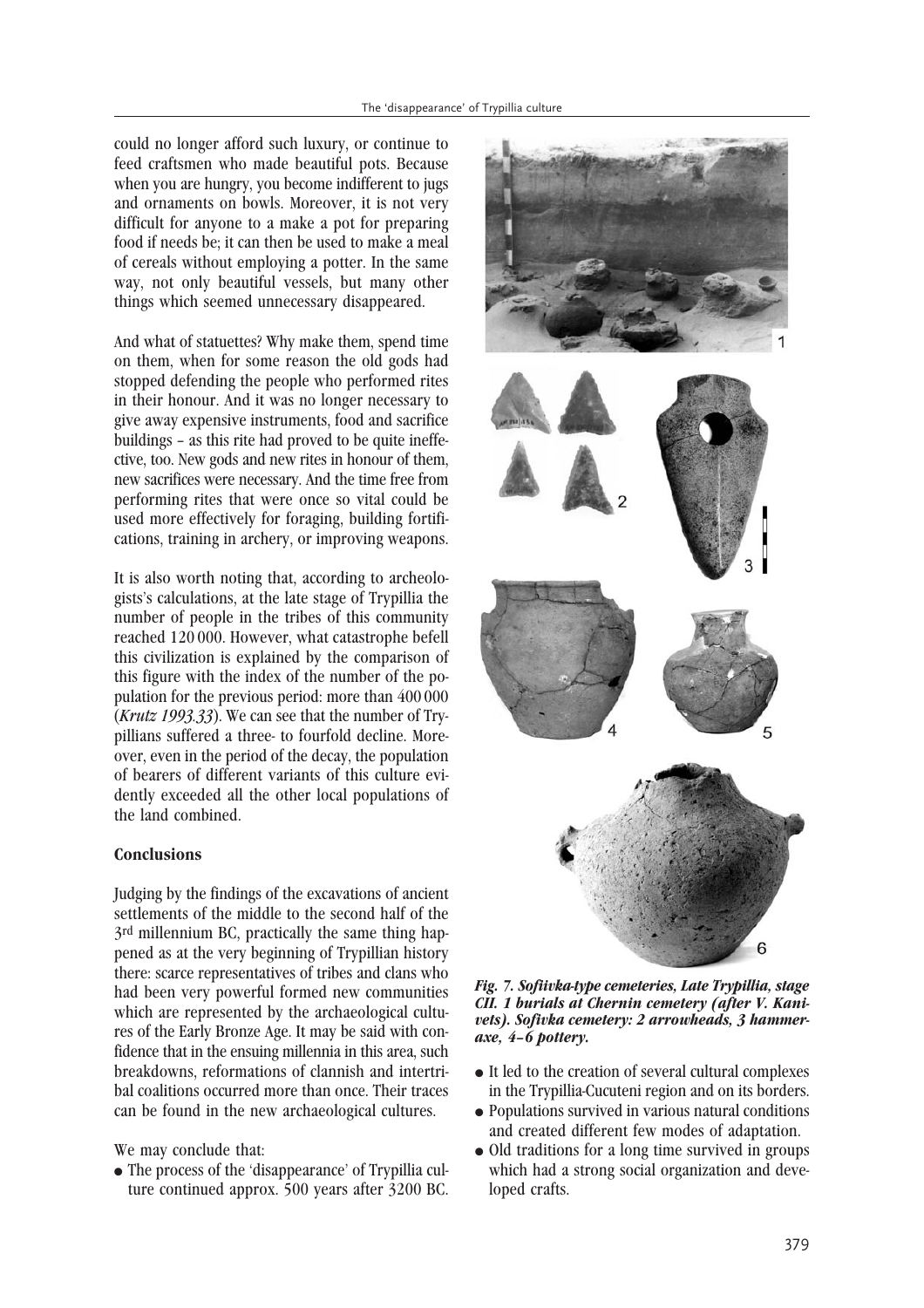- Border groups were in contact with and influenced the closest cultural groups/cultures which led to the rapid disappearance of Trypillian features.
- They used only a few elements of the 'old culture' (painted pottery, figurines), mainly imported from surviving Trypillian enclaves.
- Trypillian heritage was also used by different groups outside the area of the Trypillia-Cucuteni complex.

In the Early Bronze Age, the Usatove culture mentioned above, the cultural groups along the banks of the Dnieper, in the Azov Sea region, in the east of Ukraine are among them. And almost everywhere, if not the material traces of the Trypillian world in the form of painted vessels brought from some last islands of this civilization, then at least the imitation of its achievements can be found – a rough likeness of painted pottery. These have even been finds at burial sites under mounds of statuettes made by local sorcerers who performed rites which were probably somewhat similar to the Trypillian ones.

A great deal of information from different fields of knowledge and skills was preserved by the heirs, but even more information was lost. And information about the creators of the ancient civilization was later completely erased from the memory of generations who returned to their distant heirs long millennia later.

At the times of 'Trypillia culture disappearance' various social structures coexisted: from complex chiefdoms and simple chiefdoms to separate tribes. This situation contradicts the picture of a common evolution displayed for Southern-Central Europe by Gronenborn (*Gronenborn 2009.101–102, Figs. 3–4*).

Did the Trypillian proto-cities have any hope of surviving and their chiefs climbing to the summit of power like the rulers of Crete, and to continue dominating the Pontus steppes as the legendary Minos ruled in the Mediterranean? Probably, yes, they did; however, this chance was missed, and all further attempts were directed not to achieving elusive power, but solely to survival.

For millennia, these lands appeared to be far from the frontiers of the civilized communities of the Old World. Also, it took entire millennia to approach the level attained in the distant 5th millennium BC.

At the same time the Trypillian experiment clearly showed that this area, which is now called Ukraine,



*Fig. 8. Usatovo culture (type), Late Trypillia, stage CII. 1 burial mounds at Usatove with stone constructions. 2 painted vessel. 3 pot with stamp decoration. 4–9 copper objects (after O. Lagodovska, report on excavations at the Usatovo cemetery).*

can provide its residents with practically unlimited possibilities. It is a paradise for grain growers and cattle-breeders; there are plenty of mineral resources here. Here, with enough knowledge, skills and most importantly, will and desire, a flourishing civilization can be built which will arouse the surprise and envy of neighbours near and far. However, the sweet fruit of civilization may be in the same way lost by the heirs of its creators if they cannot face the challenges of history and nature, not once and not twice. What was created in these lands by the heirs of the Trypillians and their neighbours in the Bronze Age is one more clear proof that history has plenty of opportunities and factors which can determine its further development.